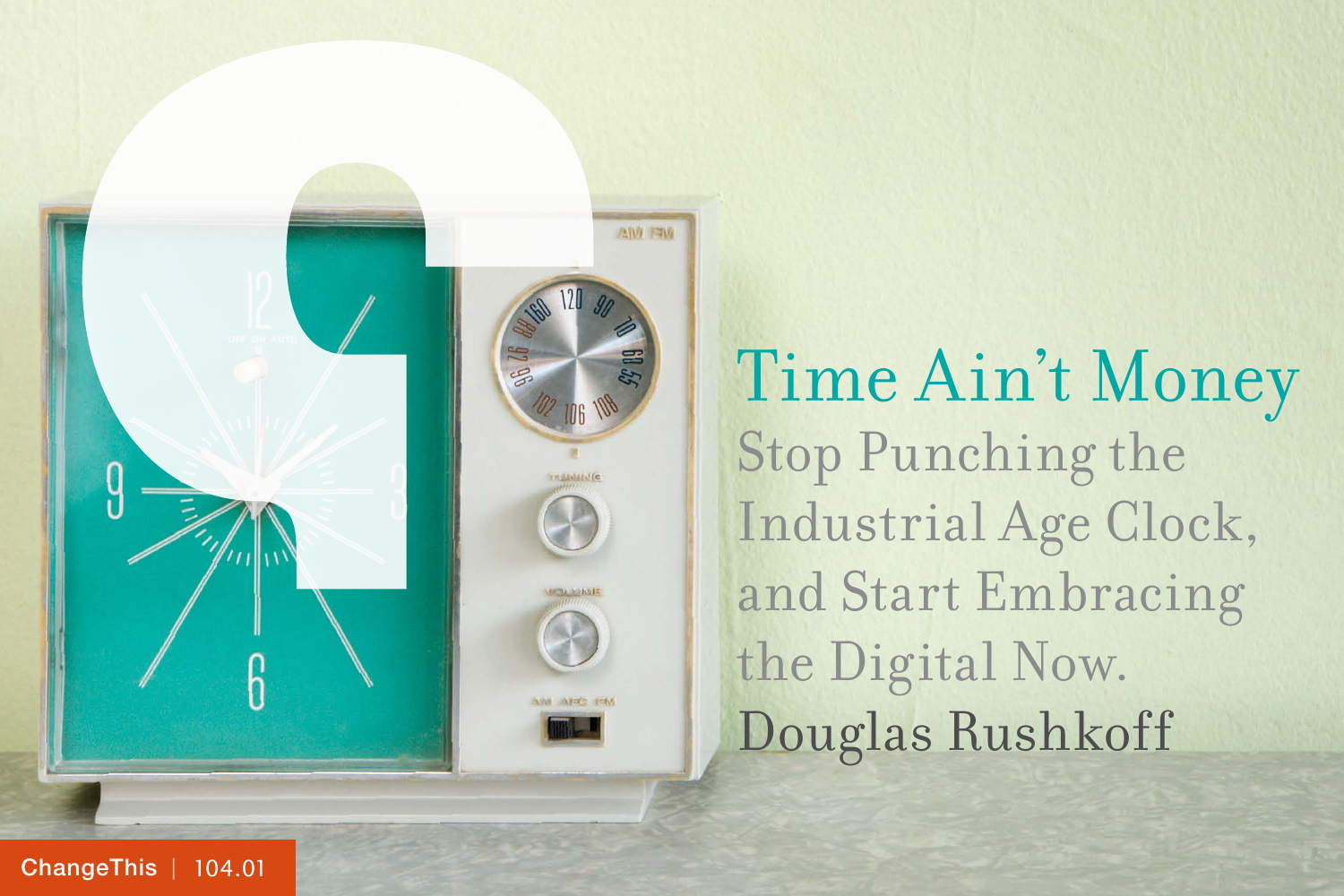## Living in the digital media environment changes a whole lot more than the technologies through which we do business; it has changed our relationship to time, and this is having profound effects on our businesses, our economy, and our customers.

To put it most simply, the money we use has a built-in clock—an embedded relationship to time that informs how we obtain capital, how we pay it back, how we invest, how we sell, and how we communicate. That clock has run out. It has wound down, and been replaced with something else. I call it "presentism," a focus on the now over the past, and even the future. If we understand this shift—the only truly significant change wrought by the digital—we can thrive in the new landscape. If we can't, if we end up paralyzed in what I've come to call "present shock," then we may as well go down with the rest of the Industrial Age.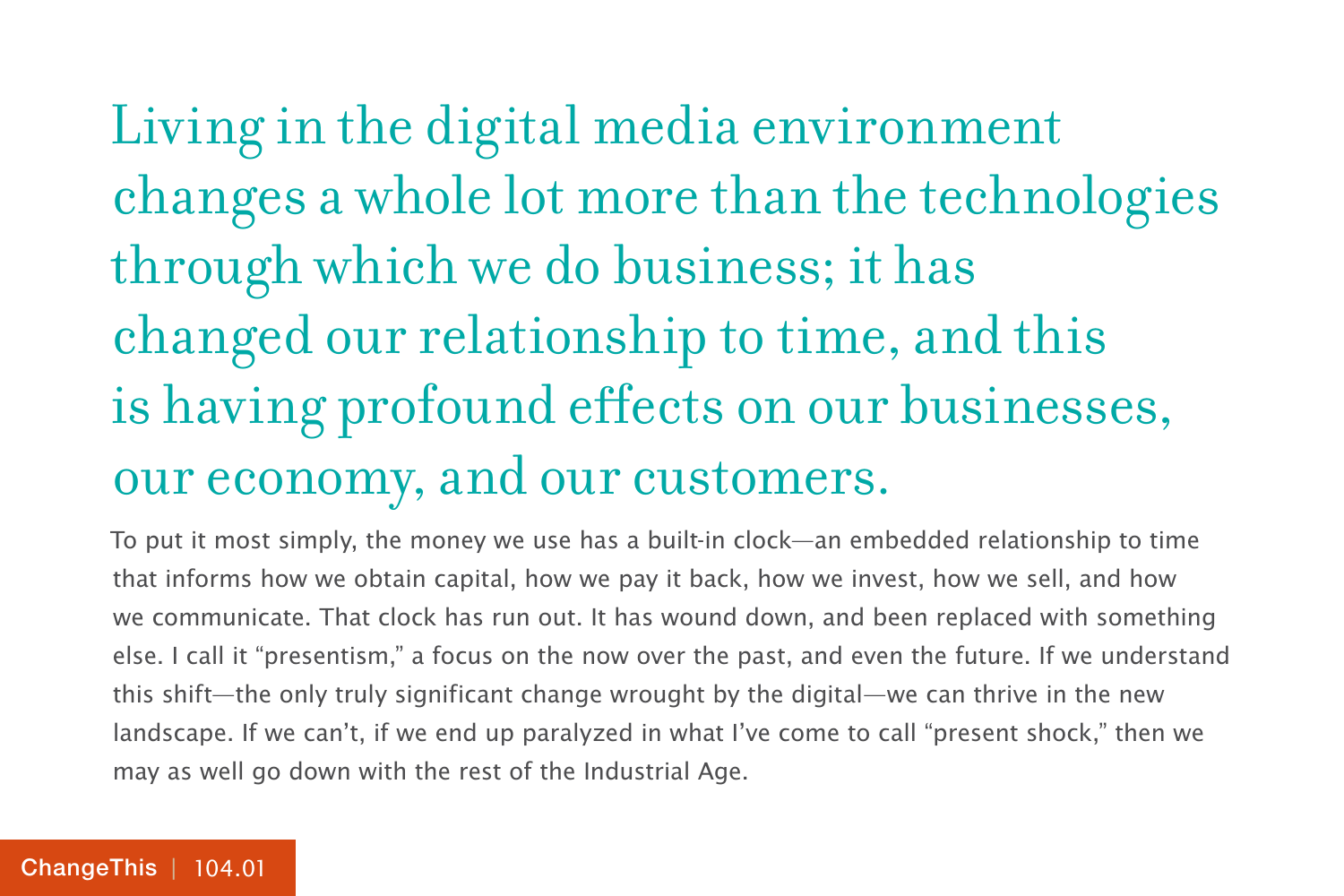First off, we have to accept that presentism is not a thing of the future, but a quality of the now. I know things seem to be changing ever more rapidly, but I assure you they are not. In fact, the rampantly accelerating rate of change that Alvin Toffler wrote about in the 1970's in his terrifically prescient book Future Shock has come to an end. The highly connected, contagious, and confounding future he predicted is no longer imminent. It is here. The future shock he described is actually our present shock.

### The End of Time

Think back to the late 90's, when everyone was swept up in the dotcom boom and leaning forward toward the millennium. It was as if we were living for tomorrow, investing in the future, and awaiting whatever next new big thing was going to come and revolutionize everything. This was the era of the "long boom", which Wired magazine's editors told us meant the economy would continue to expand, like the universe itself, forever.

Of course, once we crossed the threshold to the new millennium, all that leaning forward into the future became more of a standing up in the present. Investors stopped looking toward what their Internet stocks might be worth at some point in the future, and suddenly pondered what they were really worth right now.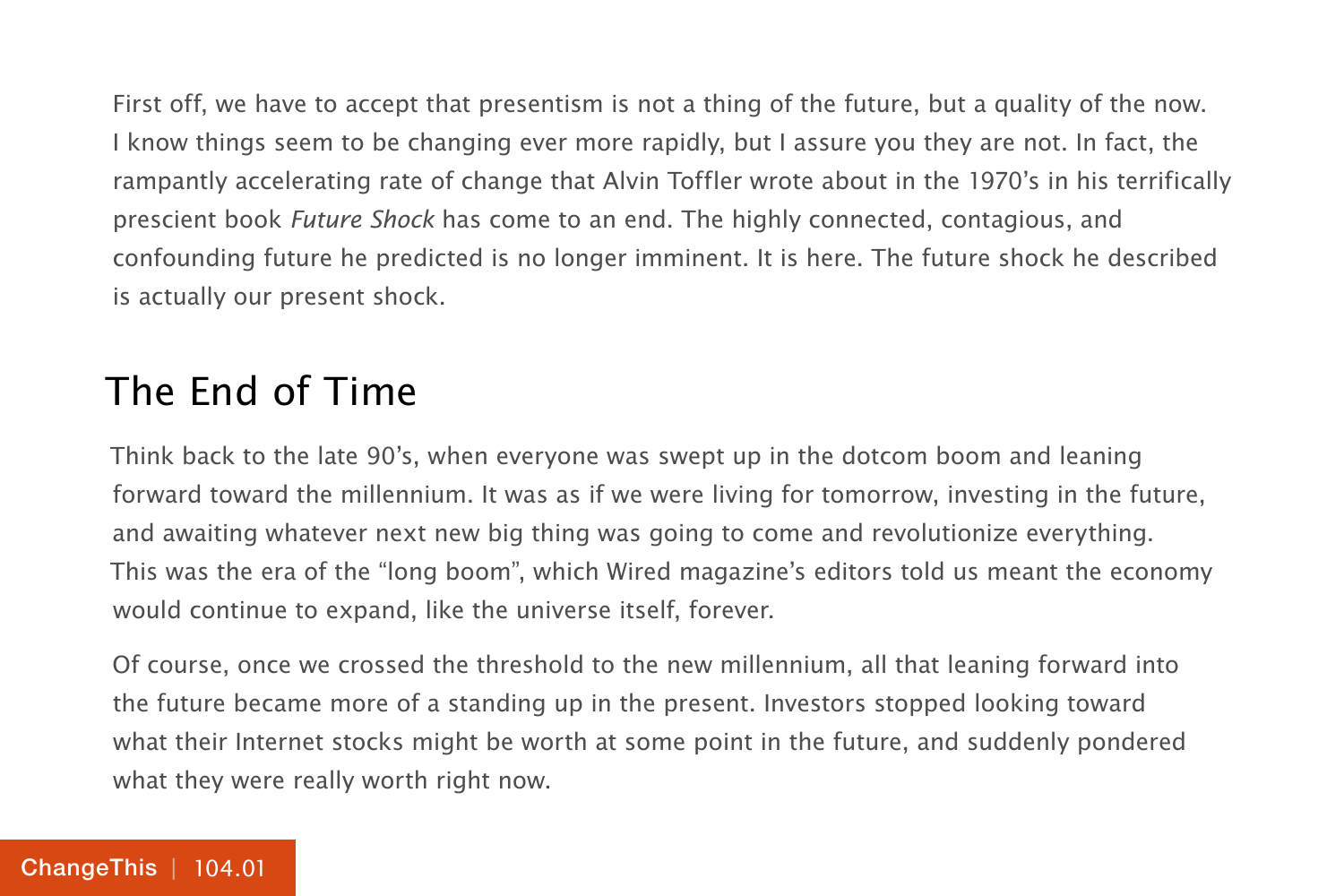The Y2K bug came and went, and in spite of many computers that still calculated the year with just two digits, no planes fell out of the sky (KLM grounded its fleet just in case). More recently, we passed through the end of the Mayan calendar, the 2012 date of apocalypse many had feared, relatively unscathed.

Yet, while we may not have reached the end times, I believe we have reached the end of time. We don't wind up our clocks anymore. They don't even have arms that move continuously around the clock's face. They just have numbers that sit there, poised and motionless, suspended in a seemingly infinite present, until the next digit flops down in place of the last. On the analog clock, each second is a portion of a minute, and each minute a portion of the day. Time is in motion. On the digital clock, time is static. A number. A now.

I heard a young girl at Disneyworld ask her father about the sign hanging in front of the Goofy rollercoaster indicating a 90 minute wait. "How long is a minute?" she asked. In the analog world, a minute is a sixtieth of an hour, which is a 24th of a day on earth. It is a segment of something real. In a digital world, a minute is a duration. It is an absolute measure all its own. It is not part of anything else.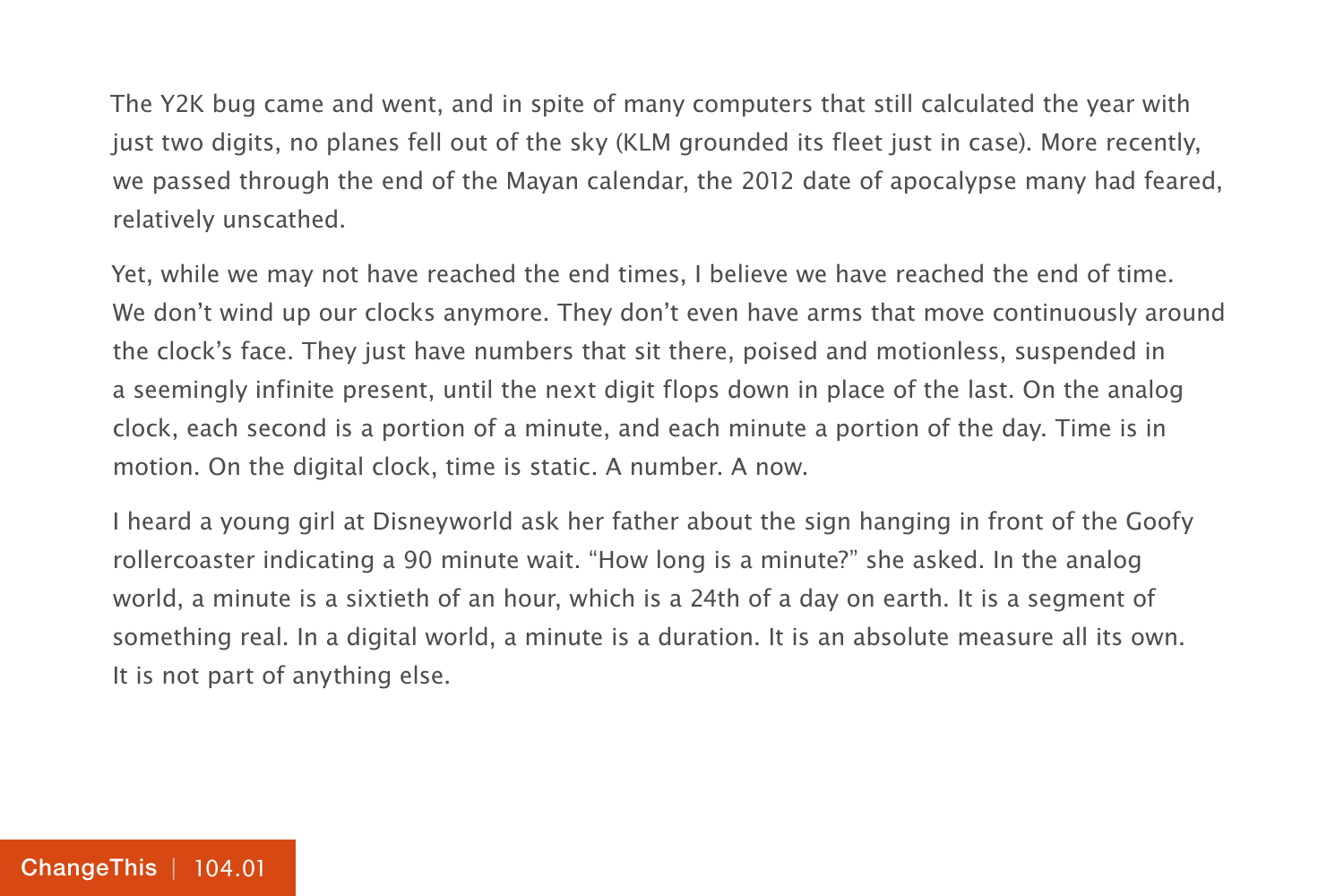This new, a-historical experience of time changes everything. And once you start looking around, you realize everyone is adjusting in one way or another to the new "now." On a surface level, it's the real-time, pervasive, always-on, perpetual pinging of our devices, Twitter feeds, Facebook updates, and text messages. The smart phones chirping and vibrating in our pockets respect no clock, but alert us on the asynchronous schedule of their many human and programmed senders. As we attempt to adjust to this always-on ethos, we too take on the qualities of our Google alerts and Snapchat feeds.

*To put it most simply, the money we use has a built-in clock an embedded relationship to time that informs how we obtain capital, how we pay it back, how we invest, how we sell, and how we communicate. That clock has run out.* 66<br>*an*<br>*ob*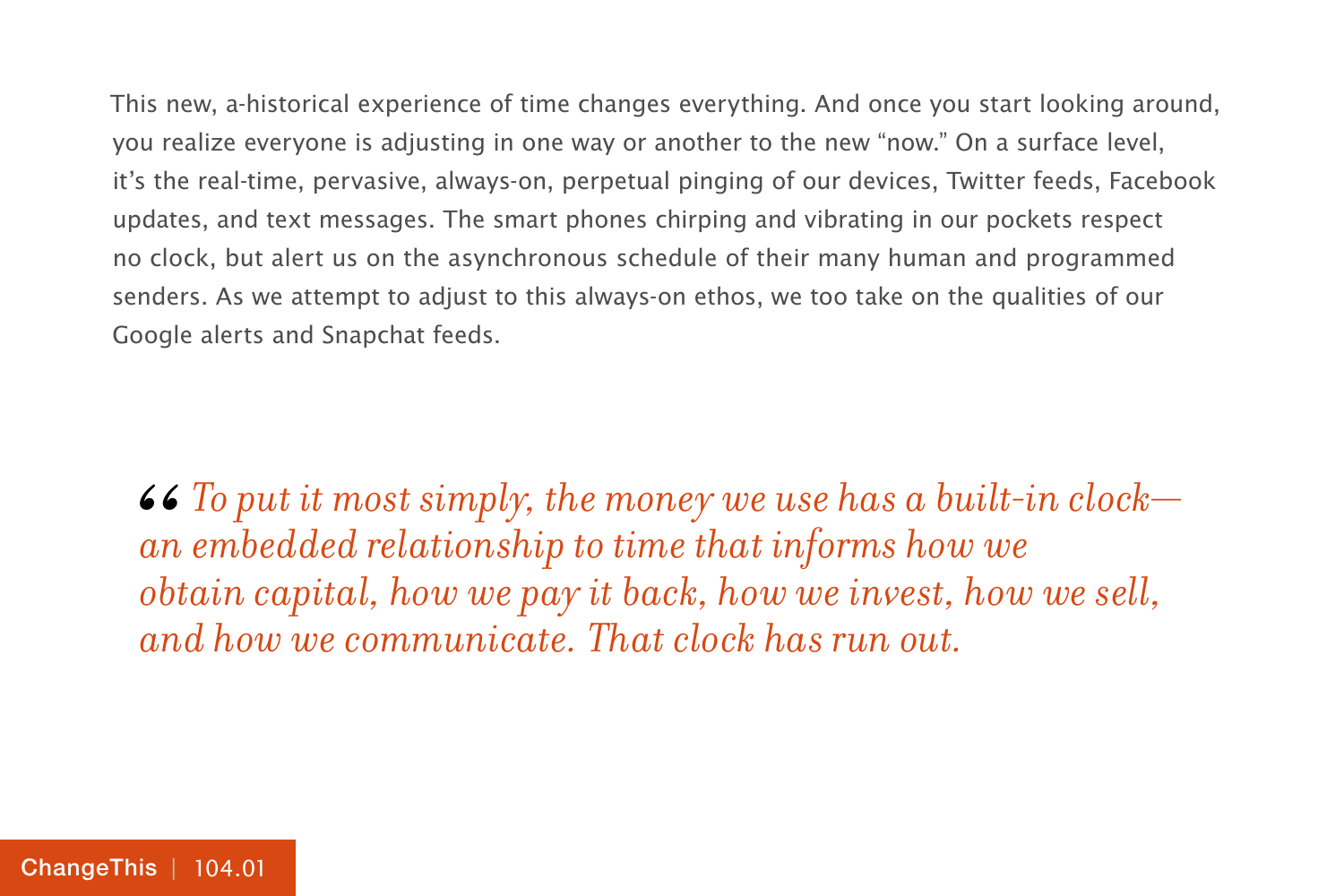#### The Collapse of Narrative

Investors no longer seek to make money off their investments, but off the trades themselves. They whined when a purchase of Facebook shares in the first few minutes of the company's IPO didn't return a profit over the next hour. More advanced traders try to beat time through derivatives, or even derivatives of derivatives, trading on future change (or, better, changing impressions of the rate of future change) rather than waiting for that change to actually happen. Of course, ultra-fast trading algorithms have us all beat, as they are capable of witnessing our orders and acting on them before they are filled. The algorithms are trading, quite literally, in our future.

Meanwhile, customers expect overnight delivery, instant customer service, and real-time inventory adjustments to their every whim. If a business is not "always on" with operators standing by, then it may as well shut down for good. Every company must be responsive, lean, and agile—to name just a few of the presentist buzzwords from today's management consultants. It's not that everyone is supposed to be doing things faster, so much as in the present tense. No more hard drive, everything in RAM. It's like living on an Atkins diet, with no starch or carbs to hold you. It's all right now.

The first casualty of presentism, and the easiest to see in our culture, is the collapse of narrative. Without time, without any history, how do you tell a story with a beginning, a middle, and an end? What happens to the typical TV show? A kid with a remote control can skip to another channel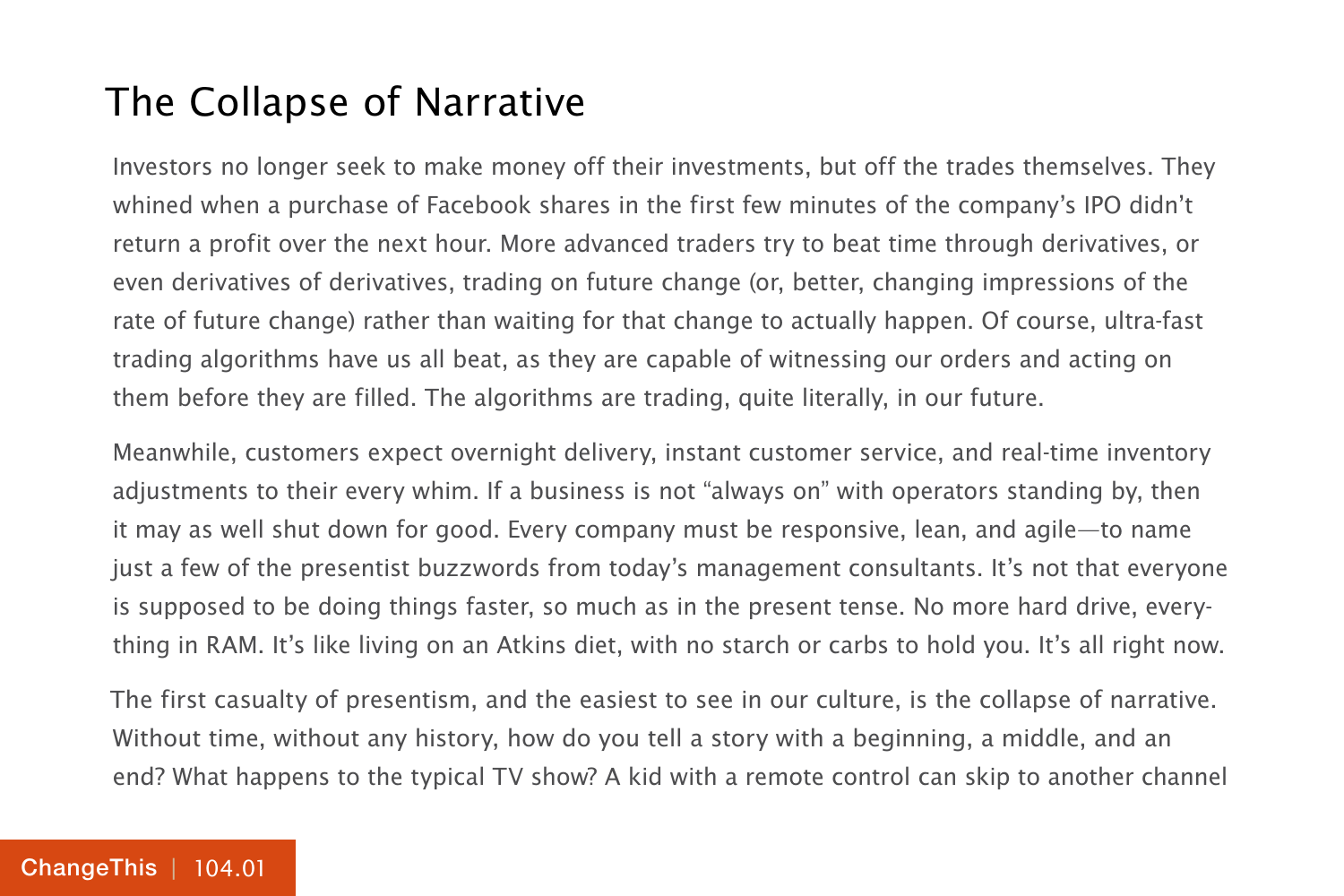a whole lot easier than sitting through your exposition or, worse, your commercial. Musicians don't release albums so much as iTunes singles. University curriculums are consumed a la carte by online students. People can no longer be motivated with goals or rewards, because the notion of a journey is itself anathema to a world where everything is supposed to be happening in the present.

Political and social movements used to involve journeys with clear endpoints: winning a war, planting a flag on the moon, winning the Civil Rights Act. A charismatic leader would share his dream, point to the future, tell his followers to keep their eyes on the prize and march ahead. They might suffer and struggle a bit right now, but great rewards would wait on the other side of the finish line.

But today's movements don't have clear endpoints, and their participants don't have an appetite for lofty or distant goals. The Tea Party is presentist in its impatience for results. It is an ideology without an endpoint. The past and the future become cross-wired as Tea Partiers vow to never again approve a debt ceiling increase, which is really just an agreement to pay expenses already made and approved. Its members are sick and tired of legacies of government waste and corruption, and want an abrupt and discontinuous "clean break" from their regularly scheduled programming.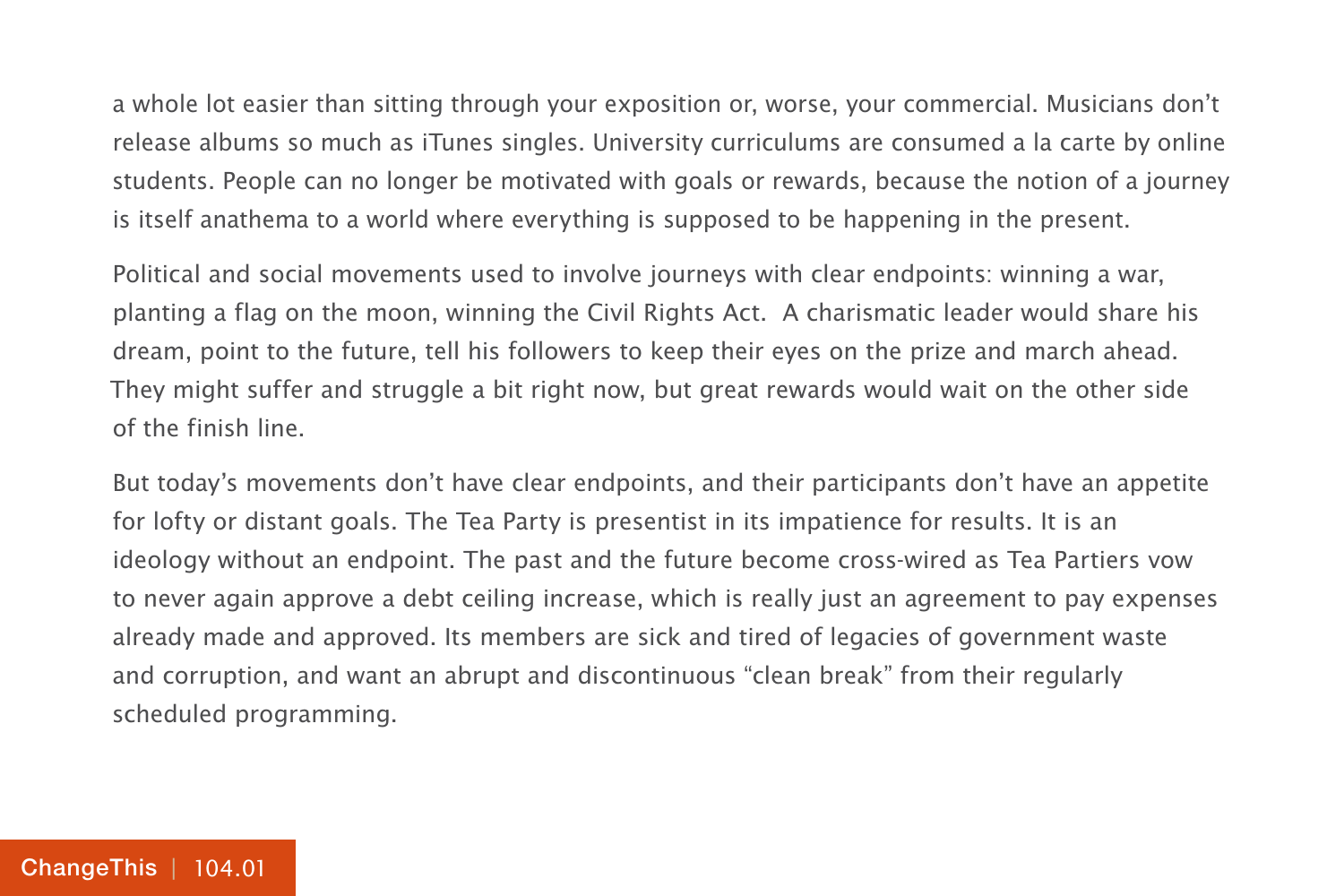On the other end of the spectrum, members of the Occupy movement exhibit an excruciatingly presentist patience. When pressed by the media, the Occupiers refuse to state any goals or demands at all. They are not a movement, in the traditional sense, but a model for a new mode of behavior. It is less like a political party that wages a campaign with a clear set of goals than it is an experiment in developing consensus. When asked by a Fox News reporter what it would take to "end" the protest, one of the Occupiers responded, "We don't want it to end."

However unnerving they may be, such movements are entirely consonant with the timeless, a-historical sensibility of our digital environment. This is presentism, and it may just be a better framework from which to approach the challenges of the 21st Century. After all, climate change is not a battle one "wins" like World War II. Problems such as terrorism, hunger, and viral mutation are more chronic in nature, requiring patient, ongoing effort. These are "steady state" conditions of an always-on society.

**46** The first casualty of presentism, and the easiest to see in our culture, is the collapse of narrative. Without time, without any history, how do you tell a story with a beginning *in our culture, is the collapse of narrative. Without time, without any history, how do you tell a story with a beginning, a middle, and an end?*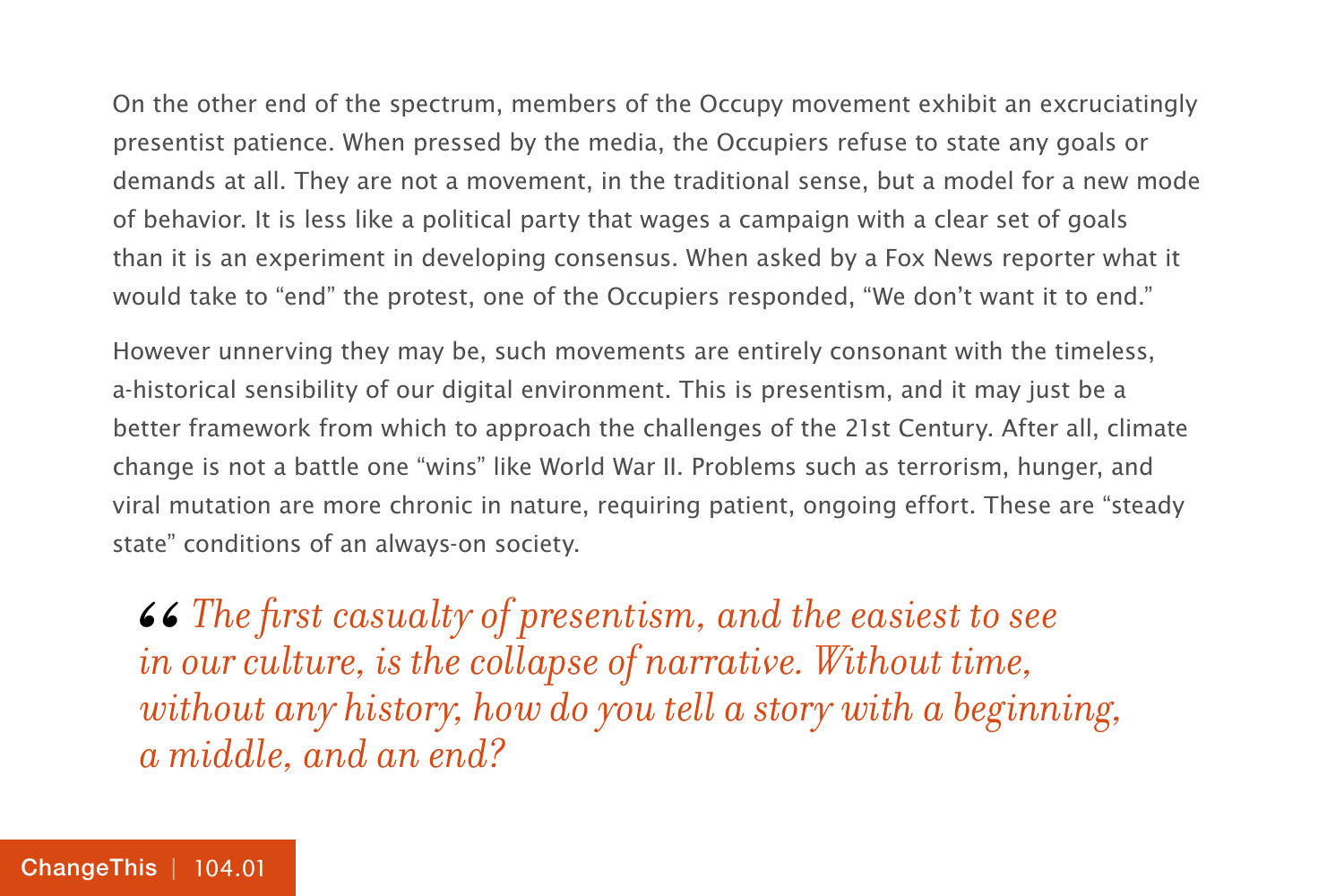#### The Cultural History of Currency

Good CEOs reading this manifesto should already be making the connection between presentism and their operations, and considering the implications of the culture of "now" on their workforces, customers, and even shareholders. But the transition from an Industrial Age clockwork universe to our Digital Age world of asynchronous pulses goes deeper than human motivation. It is in the process of changing the very nature of money.

The money we use today—central, bank-issued currency—is an artifact of the late Middle Ages. It was invented around the same time as the mechanical clock itself, and has many of the same properties. Before this sort of money was invented, farmers and merchants used local currencies based in grain from the field. These earlier currencies earned no interest so they were biased toward transaction, and they enjoyed an extremely high rate of what economists would call "velocity."

The problem with local currencies was that they left monarchs and the aristocracy out of the wealth equation. They were great for the local markets and craftspeople, but the feudal lords and early kings, who didn't create any value themselves, were becoming irrelevant and comparatively less wealthy than their rising middle class counterparts.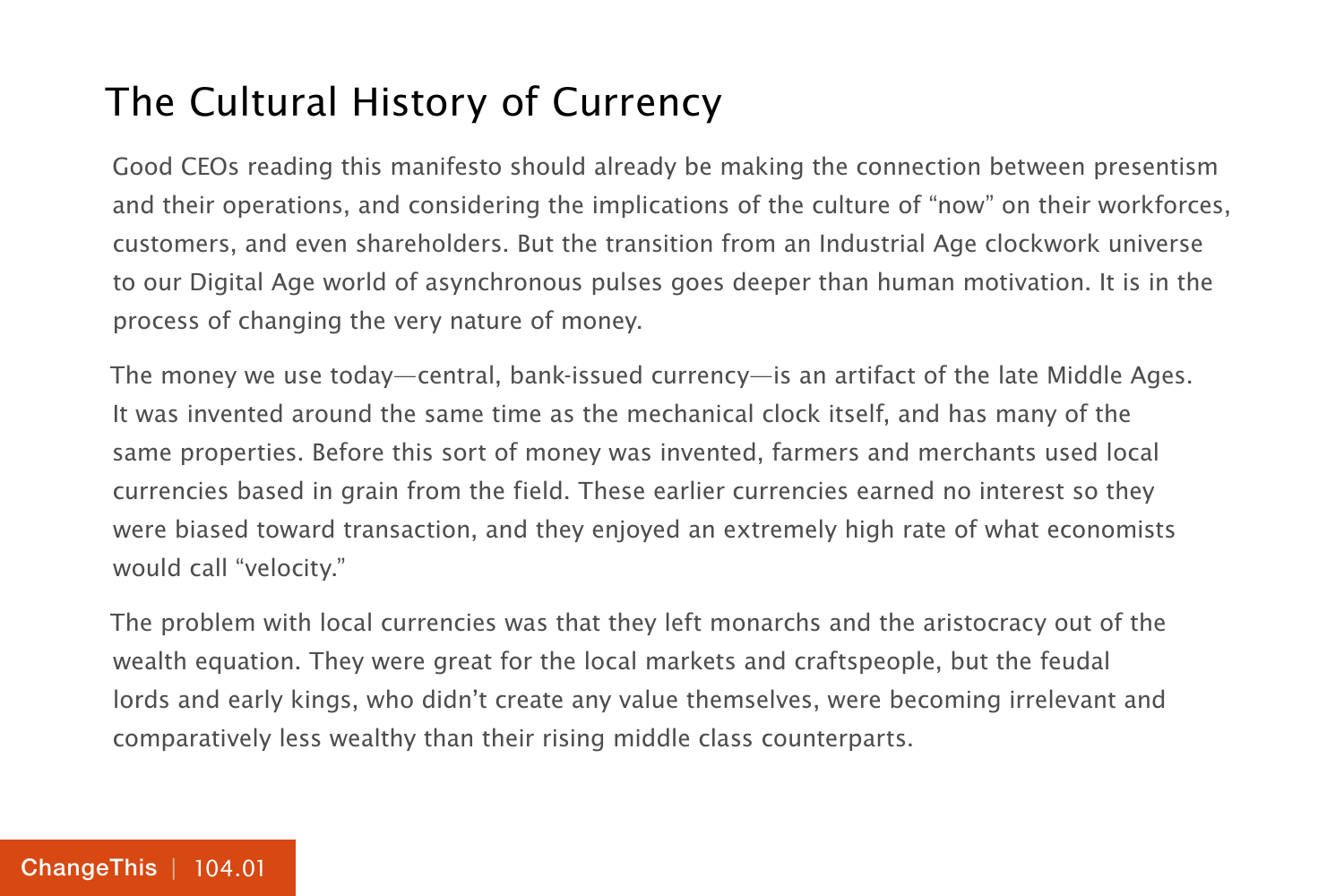With the help of financial advisors, they issued central currency. Unlike local currencies (which were outlawed on pain of execution) coin of the realm could only be borrowed from the central treasury, and at interest. So money had a clock inside it. Any money borrowed would have to be paid back in a certain amount of time, plus dividends.

Along with the invention of the chartered monopoly, the new "capitalism" changed the business landscape entirely. Instead of working in small businesses of their own, craftspeople had to work instead for the larger chartered companies who were able to secure financing from the nobles. The real-time, peer-to-peer marketplace was replaced by economies of scale and the Industrial Age. And all this activity and labor was organized by the brand new clock towers built at the center of most every town.

Of course, all this debt-based currency had to be paid back in time—and then some. Where did that additional money come from? More lending. This meant that the only way for the economy to remain solvent was for it to grow. In an era of Colonial expansion, this was fine. It even helped motivate trans-oceanic adventures and land grabs.

But today, as we all struggle to grow at the same rate as the debt structure, it ends up working against us. Companies pursue unwise acquisitions to create the illusion of growth. Homeowners refinance their mortgages as a way of simulating an increase in the portion that they own.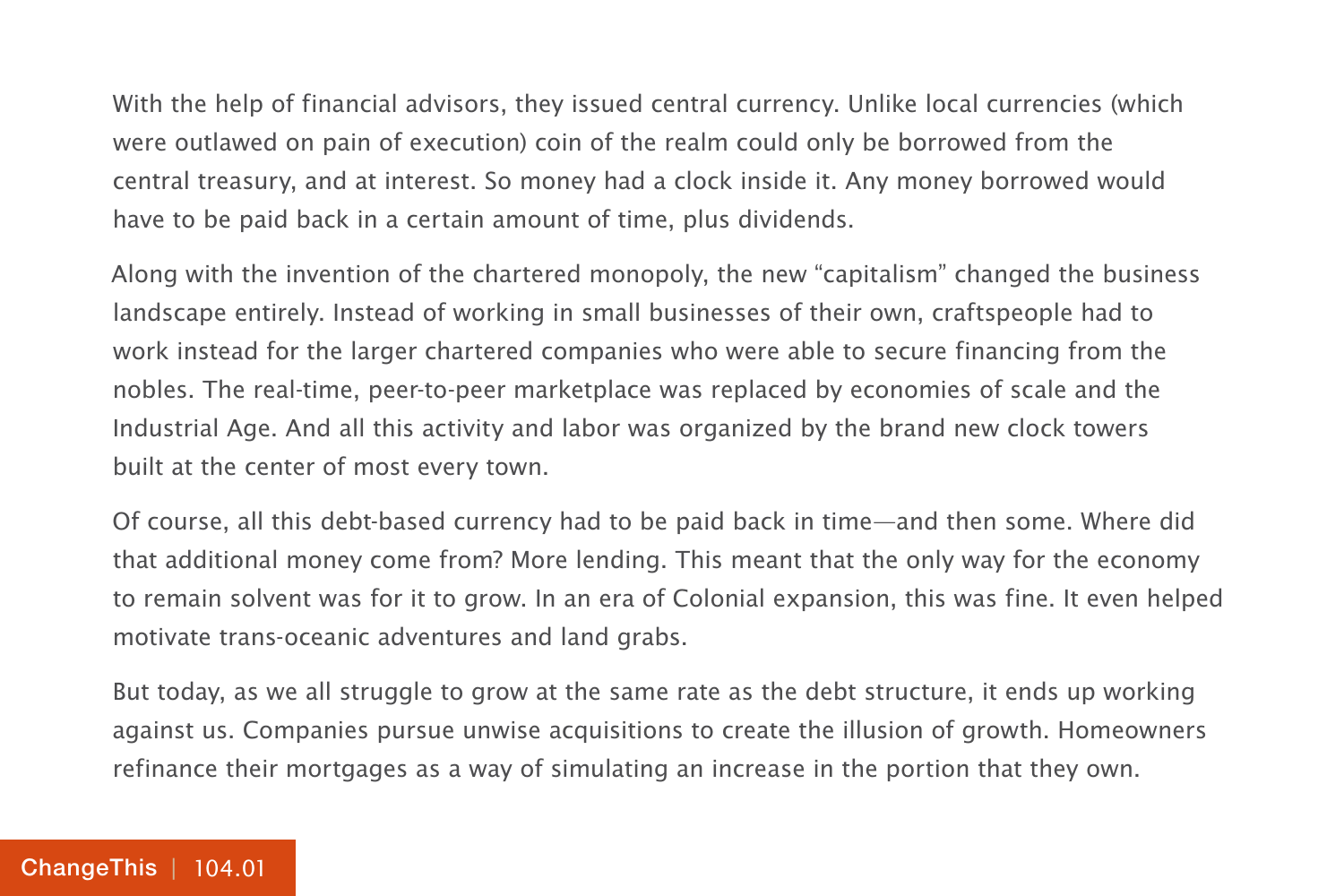The time-based rules of money work quite well in an expansionist Industrial Age, (as long as we ignore the impact on craftspeople, local economies, and, of course, slave populations), but they no longer seem to function properly in a digital economy.

For one, digital businesses don't necessarily require the kinds of capital investment that comes from central banks and big venture funds. A couple of kids with a laptop and a long weekend can do the lion's share of innovation and programming required to launch a major new Internet technology or computer game. While there's money to be made, it's from people actually buying or using the product, not for an investor whose capital is, frankly, unnecessary. So where is the money to go?

For very similar reasons, big companies are finding themselves accumulating cash that they have no good ways to spend. Corporate profit over net worth has been shrinking steadily since the invention of the computer. That is not a coincidence: the digital economy cannot be run on a 12th century, printing-press era economic operating system. Central currency was designed to favor storage and accumulation and to discourage peer-to-peer transactions. Its very structure and function was intended to restore central authority over a runaway, decentralized economy. But now it has run its course; corporations have accumulated cash but do not have the kinds of long-term expansionist opportunities of their 12th Century forbears.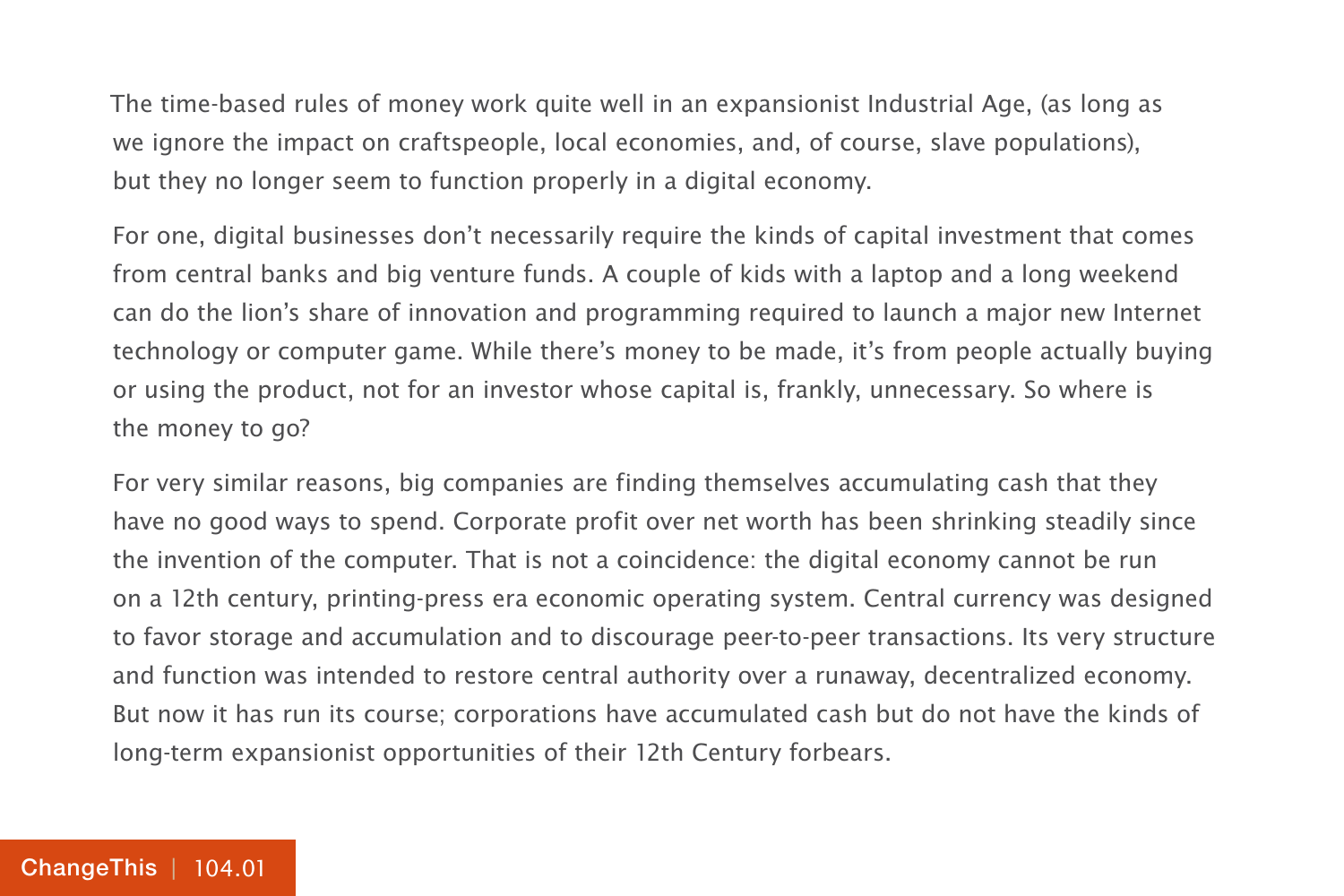Meanwhile, local communities are finding in a presentist, digital economy newfound access to the kinds of peer-to-peer transactions that characterized life before the Industrial Age. A smart phone can authenticate transactions as well or better than an escrow agent. Some towns are even developing their own alternative currency systems, which are less like money than they are like favor banks. These are not currencies one borrows or loans, but rather balance sheets that keep a person only asking for as many goods and services from a community as he or she is capable of providing. It's a real time, steady state marketplace, as opposed to one with workers and owners, winners and losers. Community, craftsmanship, and culture are the new currencies we trade in. There's no winner, because it is not designed to make winners but to sustain itself over time.

New cultural movements, from Makers Faire and Burning Man to etsy and Makerbot, all herald a revival of a real-time, transactional marketplace. Such communities emphasize the craftsmanship of individuals over the efficiency of the assembly line. As presentist, cottage industries, these companies are patient. They work off the clock, and by the piece. Part of why they are free to do so is that they have not accumulated the burden of a debt structure, or that of a growth narrative so typical of industrial age concerns.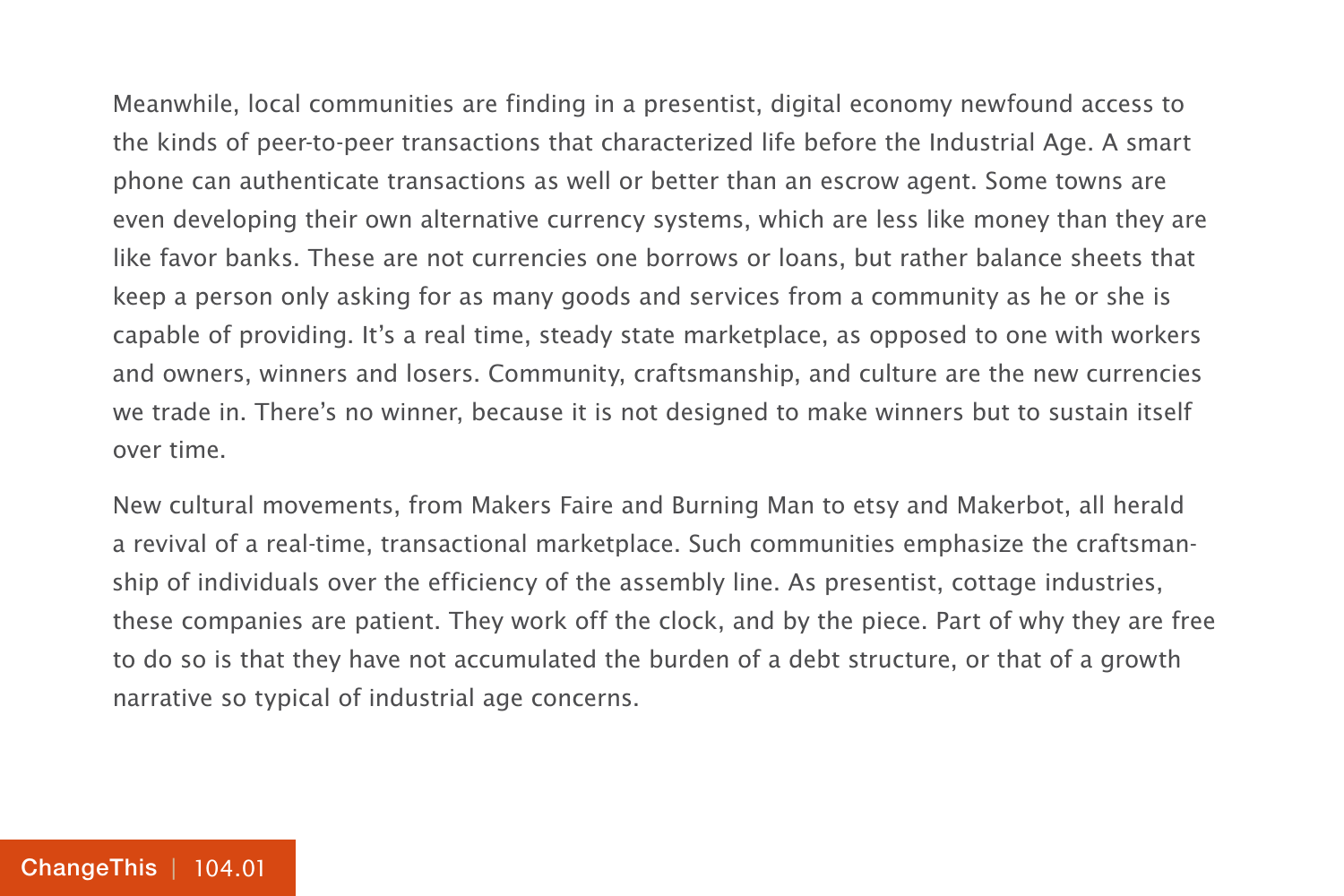#### Moving Into the Economy of Now

So what are bigger and more established companies to do? Give up? Of course not. Just because the digital landscape seems to favor the small and decentralized over the big and top-down doesn't mean there's not a place for everyone at the presentist table. Some products still take a lot of time to create, both in development and production. Others require a big, international supply chain to put together. Neither jet planes nor iPhones will be fabricated by local communes anytime, soon. But to succeed in a presentist marketplace, businesses will have to embrace, or at least accept, what presentism means for branding, communication, and capital.

First off, in a world without linear stories there is no room for brand mythologies. Your product's strength in the presentist marketplace derives less from its history than its current value. Less like Coke with its connection to legacy and advertising, more like Pepsi with its focus on social media and the now. Just as more forward thinking Christian organizations have adjusted their pitch to youth from the historical "this is what Jesus did for you" to the participatory "what would Jesus do?" companies today must learn to speak in the present tense.

This means abandoning the terrific, but story-based, advertising campaigns and characters of the past, and turning to reality-based communications in the present. Like increasingly dominant reality TV, branding today must be non-fiction, as spontaneous as possible, true and—most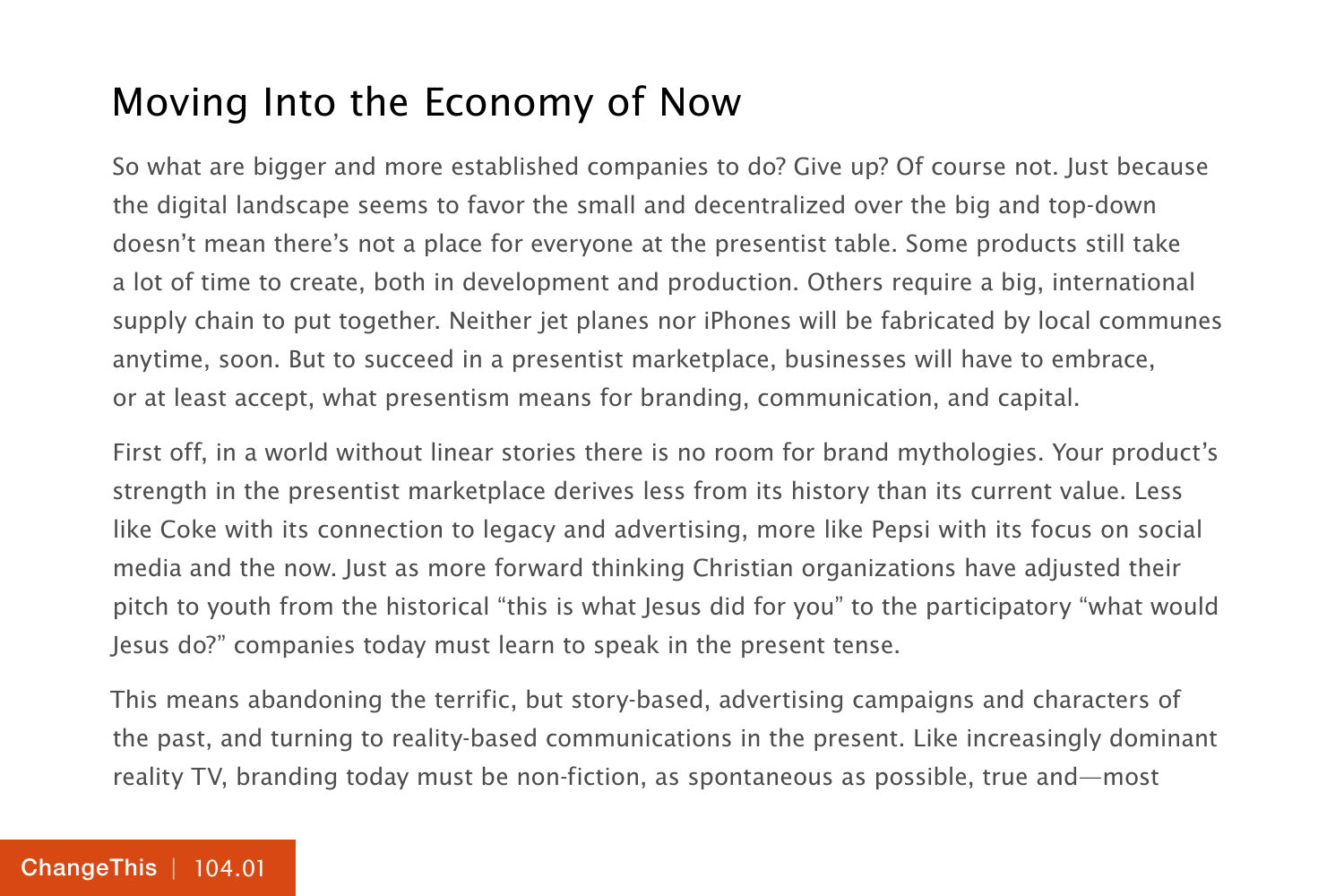of all—relevant. Consumers care less about the story of your company than they do the carbon footprint of what they're consuming in the present, the number of slaves who may have been involved in a company's ongoing manufacturing processes, or the number of triglycerides in a cookie. That's what they'll tweet about, anyway—not the latest saga of the Doughboy.

Second, moving into the economy of now means adjusting your own expectations and, if you are so encumbered, those of your shareholders. As the greater economy moves out of a growth bias and toward a more steady-state, undulating equilibrium, businesses must learn to ride the ebbs and flows of their individual sectors marketplaces. It's less like motoring than sailing.

## $\bullet$   $\bullet$  This is presentism, and it may just be a better framework from which to approach the challenges of the 21st Century. *from which to approach the challenges of the 21st Century.*

As the prevailing winds change, agility is the key. This means being able to ramp up production and marketing when appetites are high, and streamlining when they are not.

Hire employees who can readily switch from production to research and back again as needs change, rather than hiring, firing, and re-hiring every season. This way you end up with personnel whose decisions are informed by a holistic vision of the company rather than one, industrial age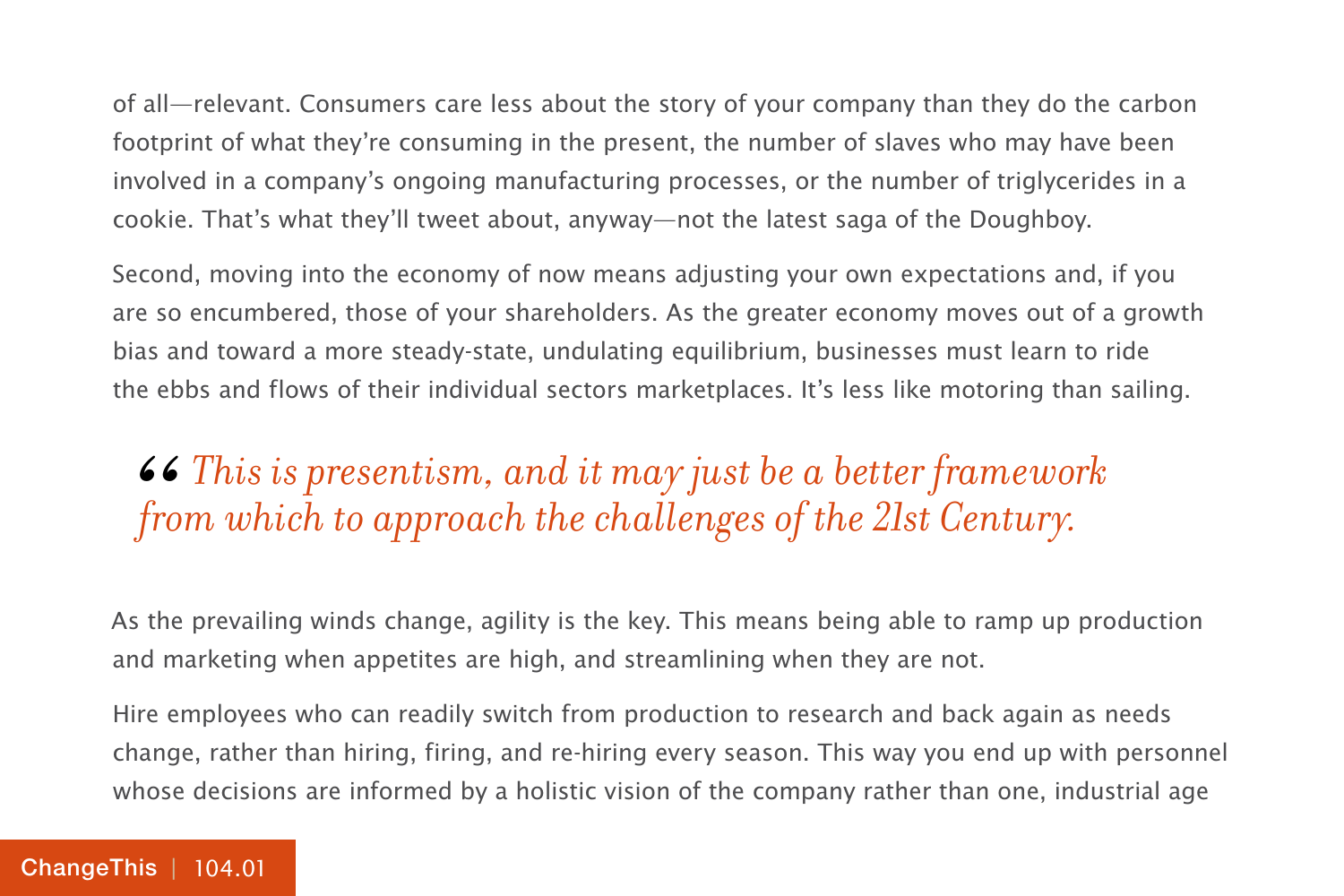slice. Study companies such as Birkenstock, Duncan Yo-Yos, or Herman Miller, all of who have based their success on expanding and contracting as trends and appetites change.

Also, get out of debt. Go private if you can, so that your decisions have less to do with pleasing dumb, short-term, time-based investors than with what is best for your real-time sustainability. At the very least, rewrite the relationship between your company and the debt structure on which it might be based. Use accumulated cash to buy back as much ownership as possible, and put that ownership in the hands of your management and employees, or even your customers and communities.

In doing so, you will not only extricate yourself from the obligatory growth nightmare plaguing formerly industrial age companies in a digital economy, you will also make possible a new form of engagement with your many constituencies.

In a presentist landscape, there is no longer any time between cause and effect. Feedback loops used to take whole quarters or even years to complete themselves. You put a new product in the stores, and you find out how it has done at the end of the season. You try a new marketing campaign, and then "test" consumer awareness a couple of months later. These days, there is no such thing as a test or a waiting period. Twitter and Facebook are feeding back sentiment about your products and marketing campaigns before they have even been released. Those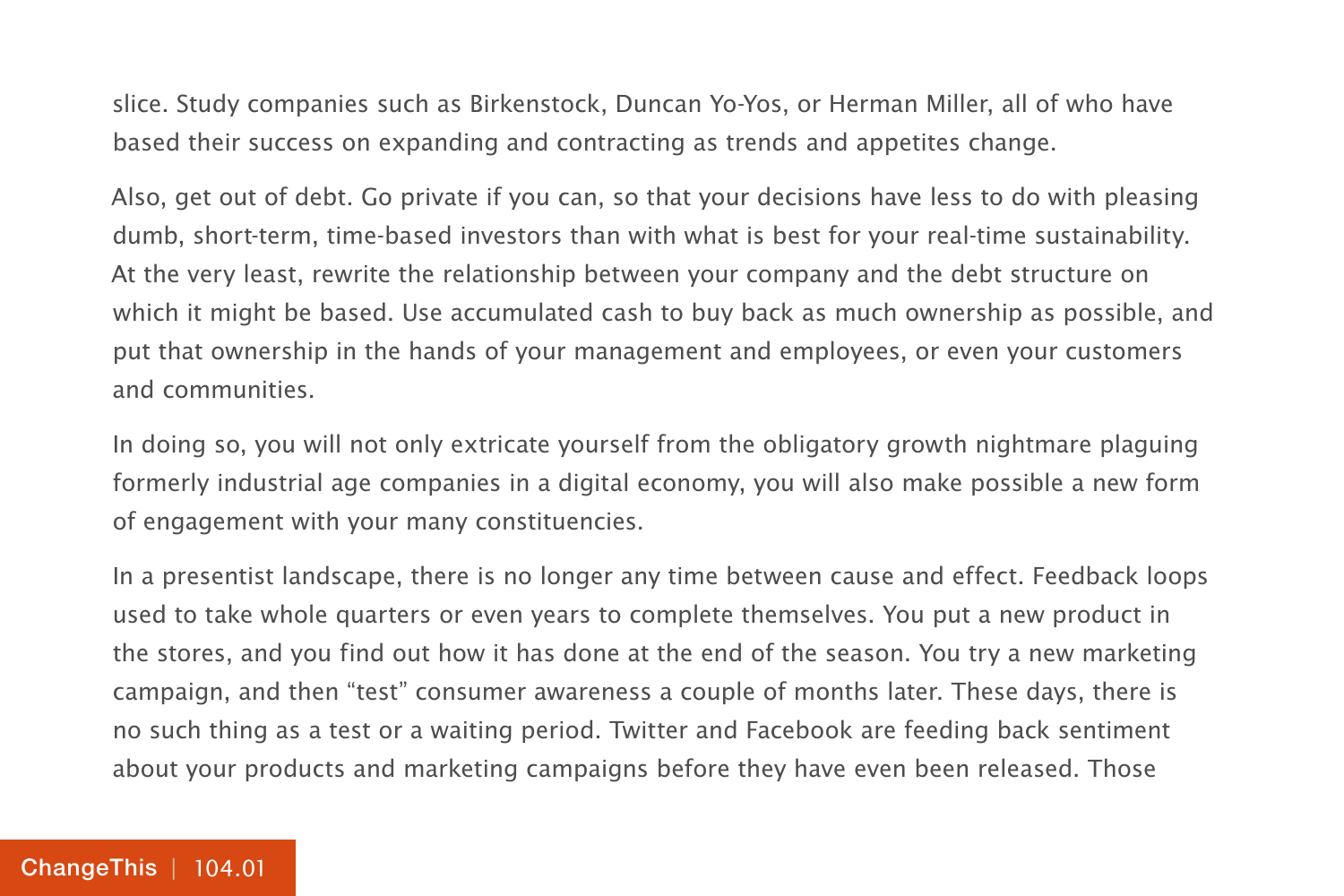comments then change your creatives' plans, and so on. Like a microphone being placed next to the speaker, all you get is screech.

By accepting your employees, management, researchers, creatives, agencies, consumers, suppliers, and even competitors as part of the same community, you transcend the artificial distinctions of an industrial age task-oriented enterprise. You don't have to worry anymore about how to communicate with employees as compared to customers, since they are all part of the same culture, dedicated to the same experiences. Remember, your employees are no longer campaigning on your behalf to "win" new customers. They are instead working to promote and sustain a steady state a living culture made up of all sorts of people with a vested interest in your ongoing existence. They want to know that they are participating in real time and real ways that don't contradict their values and priorities. The ends don't justify the means anymore, since there are no ends—only means.

This is business in a digital age. Time is not money. It is the human resource through which you unite and implement your enterprise and serve its constituencies. In the process, you become the true heart of your culture. I don't mean that in the metaphorical, feel-good sense, but the actual heart that pumps blood everywhere else. You are both a part of the whole body and the beating core.

#### **For in a presentist world, you get to be both at the same time.**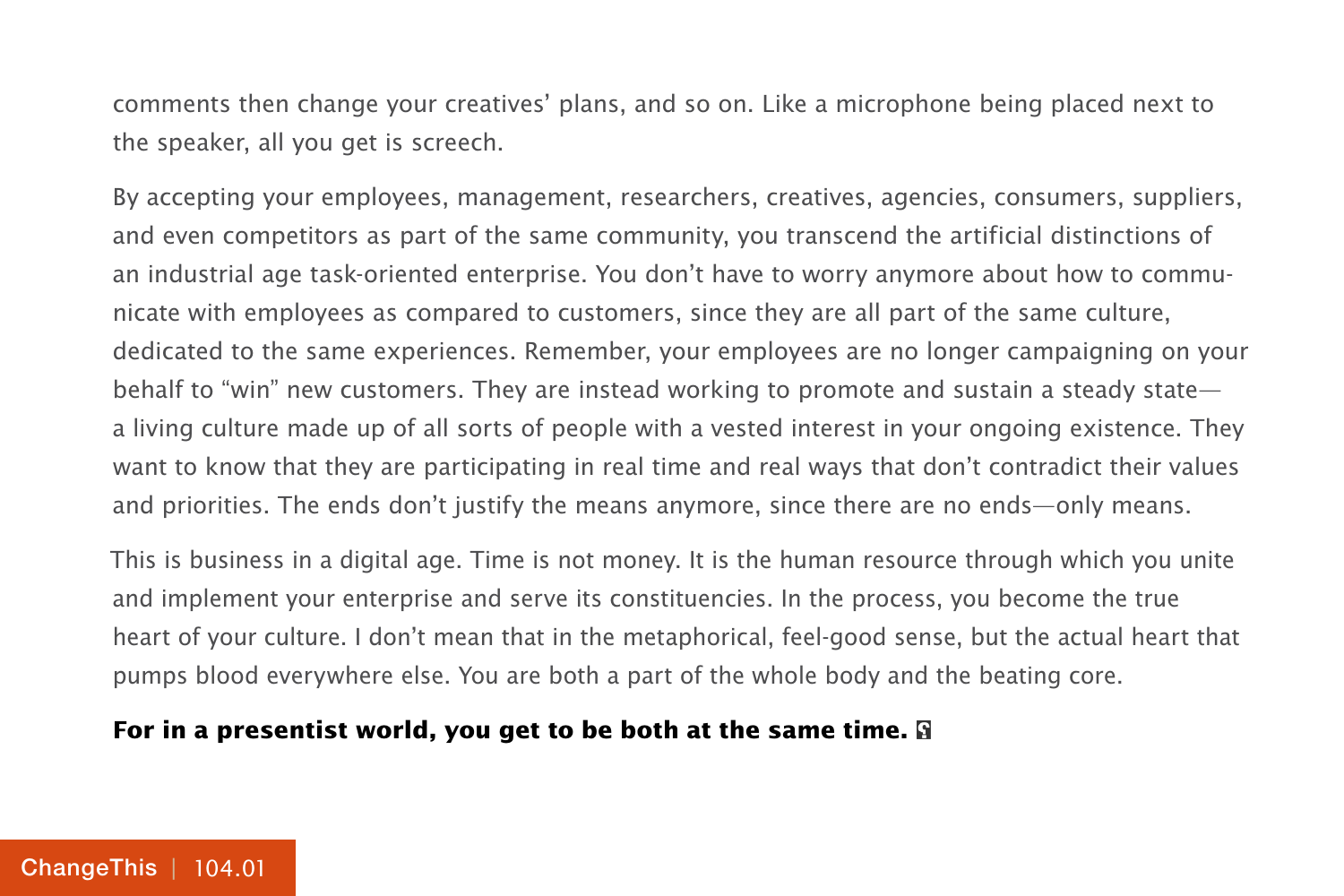## Info



**BUY THE BOOK** | Get more details or buy a copy of [Present Shock.](http://800ceoread.com/book/show/9781591844761-Present_Shock)

**ABOUT THE AUTHOR** | Douglas Ruskoff is a world-renowned media theorist whose twelve books, including Life, Inc., have won prestigious awards and have been translated into thirty languages. he is a commentator on CNN and a contributor to Time, Discover, and NPR. He also made the PBS documentaries Merchants of Cool, The Persuaders, and Digital Nation.

- **→ SEND THIS** | [Pass along a copy](http://www.changethis.com/104.01.PresentShock/email) of this manifesto to others.
- → **SUBSCRIBE** | Sign up fo[r e-news](http://changethis.com/page/show/e_mail_newsletter) to learn when our latest manifestos are available.

This document was created on April 10, 2013 and is based on the best information available at that time. The copyright of this work belongs to the author, who is solely responsible for the content. This work is licensed under the Creative Commons Attribution-NonCommercial-NoDerivs License. To view a copy of this license, visit [Creative Commons](http://creativecommons.org/licenses/by-nc-nd/2.0/) or send a letter to Creative Commons, 559 Nathan Abbott Way, Stanford, California 94305, USA. Cover image from [Veer.](http://www.veer.com/) You are given the unlimited right to print this manifesto and to distribute it electronically (via email, your website, or any other means). You can print out pages and put them in your favorite coffee shop's windows or your doctor's waiting room. You can transcribe the author's words onto the sidewalk, or you can hand out copies to everyone you meet. You may not alter this manifesto in any way, though, and you may not charge for it.